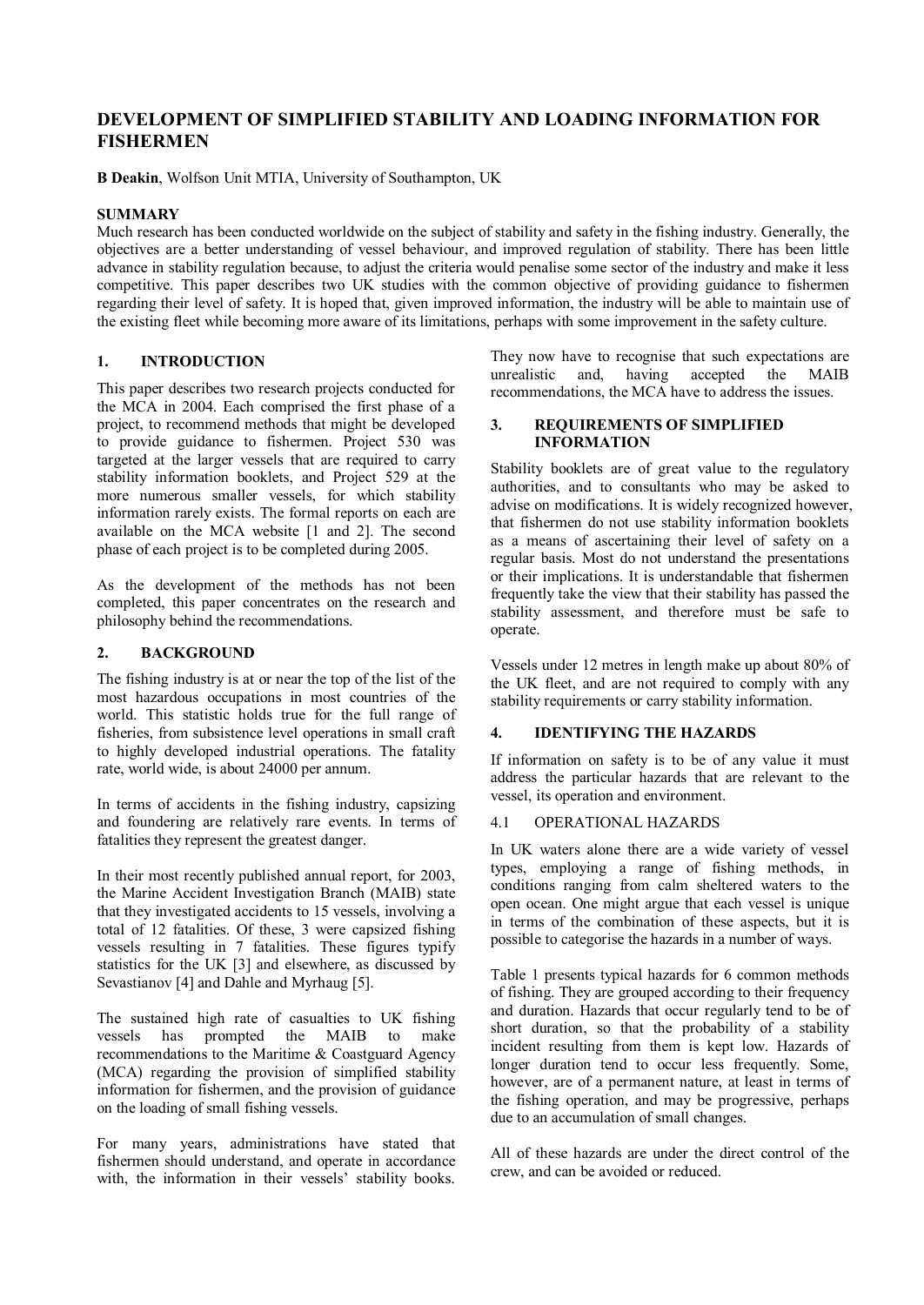|                                      |                                      | Pelagic<br><b>Trawling</b>                          | <b>Demersal</b><br><b>Trawling</b>                    | <b>Beam</b><br><b>Trawling</b>                      | <b>Dredging</b>                                                | <b>Netting</b>                                                | <b>Potting</b>                                      |
|--------------------------------------|--------------------------------------|-----------------------------------------------------|-------------------------------------------------------|-----------------------------------------------------|----------------------------------------------------------------|---------------------------------------------------------------|-----------------------------------------------------|
| transient<br>Regular,<br>hazards     | <b>Handling</b><br>the<br>gear       |                                                     |                                                       | Boarding the<br>gear                                | Boarding the<br>gear                                           |                                                               |                                                     |
|                                      | Boarding the<br>catch                | Lifting cod<br>end from high<br>block               | Lifting cod end<br>from high block                    |                                                     | Boarding the<br>gear.<br><b>Blocking</b><br>freeing ports      |                                                               |                                                     |
| Occasional,<br>prolonged<br>hazards  | <b>Handling</b><br>abnormal<br>loads |                                                     | Lifting cod end<br>from block high<br>& aft or offset | Lifting from<br>derrick block<br>high &<br>outboard | Lifting from<br>derrick block<br>high or<br>outboard           |                                                               |                                                     |
|                                      | <b>Coming fast</b>                   |                                                     | Moment<br>applied under<br>way or in<br>tideway       | Moment<br>applied under<br>way or in<br>tideway     | Moment<br>applied under<br>way or in<br>tideway                |                                                               |                                                     |
|                                      | <b>Freeing</b><br>fastened gear      |                                                     | Moment<br>applied high &<br>aft or offset             | Lifting from<br>derrick block<br>high &<br>outboard | Lifting from<br>derrick block<br>high &<br>outboard            |                                                               | Moment applied<br>high & offset                     |
|                                      | Overloading<br>the boat              | Bulk fish.<br>Reduced<br>freeboard &<br>cargo shift | Bulk fish.<br>Reduced<br>freeboard &<br>cargo shift   |                                                     | Shellfish on<br>deck.<br>Reduced<br>freeboard &<br>cargo shift | Net bins on<br>deck.<br>Reduced<br>freeboard &<br>cargo shift | Moving pots.<br>Reduced<br>freeboard &<br>stability |
| Progressive,<br>permanent<br>hazards | <b>Modifying the</b><br>gear         | Larger nets,<br>drums or<br>doors                   | Larger nets,<br>drums or doors                        | Longer or<br>or derricks                            | Longer or<br>heavier beams heavier beams<br>or derricks        | Repositioned or<br>more powerful<br>net haulers               | Repositioned or<br>more powerful<br>pot haulers     |
|                                      | Modifying the<br>boat                | Many<br>possibilities                               | Many<br>possibilities                                 | Many<br>possibilities                               | Many<br>possibilities                                          | Many<br>possibilities                                         | Many<br>possibilities                               |

*Table 1: Operational Hazards* 

|                       | <b>Number</b> | <b>Casualties</b> | Casualty |
|-----------------------|---------------|-------------------|----------|
| <b>Fishing Method</b> | of vessels    | Jan 91-           | Rate per |
|                       | (1997)        | Feb 97            | 1000     |
| Trawlers              | 938           |                   | 7.5      |
| Beamers & Dredgers    | 262           | 13                | 49.6     |
| Potters               | 1275          | 8                 | 6.3      |
| Netters & Liners      | 2641          | 5                 | 1.9      |
| <b>Hand Gears</b>     | 1441          |                   |          |
| Total                 | 6557          | 33                | 5        |

*Table 2: Under 12 metre Casualties by Fishing Method* 

Modifications to the gear or the boat should be reported to the authority, and their effects calculated, but frequently this is not the case.

General advice regarding the other hazards may be contained in the stability book, but they are not addressed as part of the stability assessment in the UK. Calculations regarding their effects are not presented in conventional stability booklets.

Some administrations require the more frequent hazards, such as boarding of the gear, to be assessed against the criteria and, in the UK, similar requirements are imposed on other types of working vessel. UK

fishing vessels are exempt from such scrutiny and, in many cases, have insufficient stability margin to comply with the minimum requirements when handling their gear, even when it is empty. This is particularly true of beam trawlers and scallop dredgers, as discussed in [6], and demonstrated by the casualty data for small vessels presented in Table 2.

#### 4.2 ENVIRONMENTAL HAZARDS

The environmental hazards most likely to be encountered are: wind heeling, shipping water, loss of stability on a wave, rolling in waves, impact from breaking waves, icing and flooding.

These differ from the operational hazards in that the crew have only indirect control over them. They can, for example, maintain secure closures to prevent downflooding from shipped water, and keep the vessel head to severe seas to reduce the possibility of loss of stability on a wave, or being heeled to a large angle by a breaking wave. The crew can be provided with warnings and advice on ways to minimise the dangers but they cannot necessarily avoid the hazards.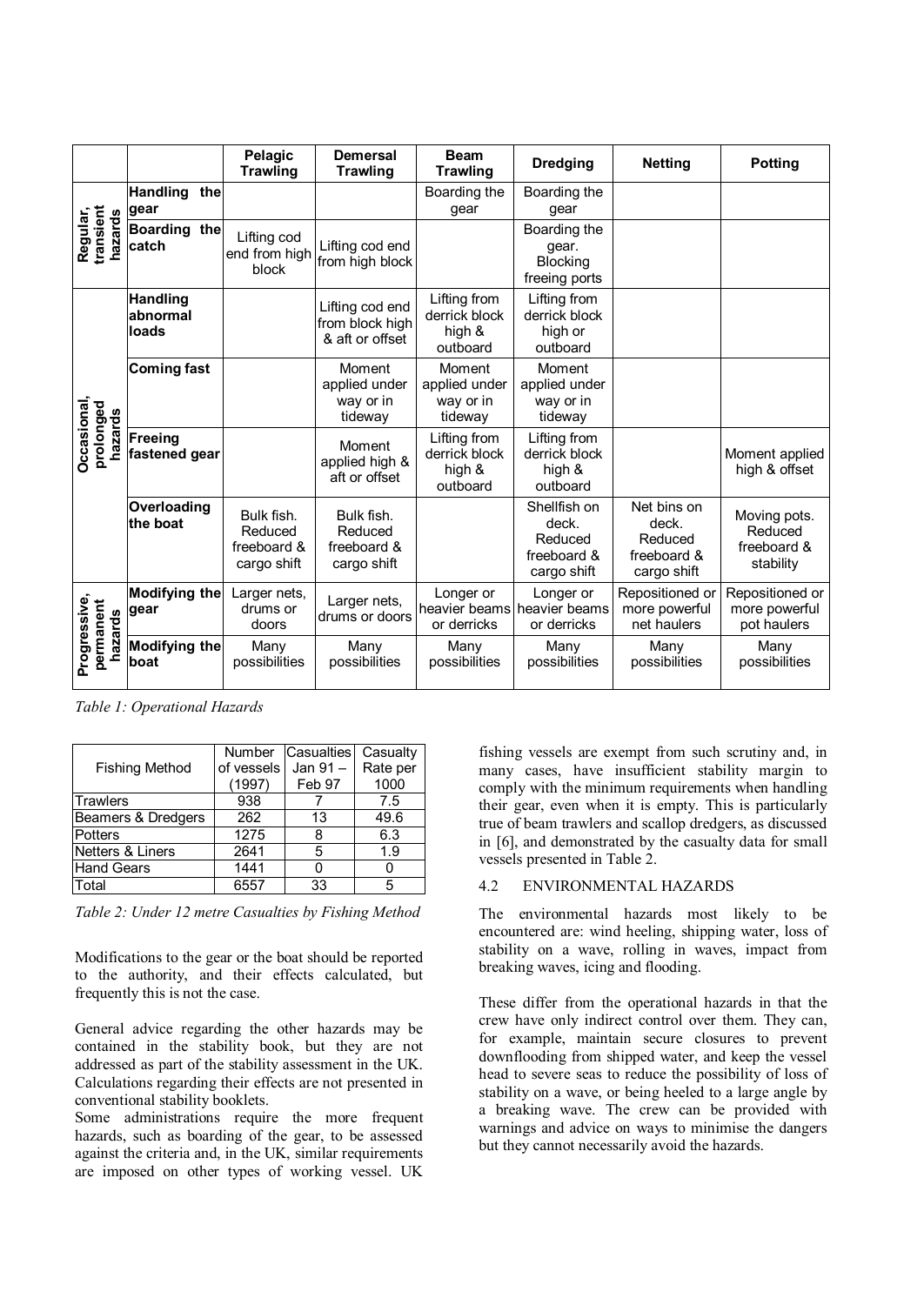### **5. PREVIOUS UK RESEARCH**

Stability has been the subject of extensive research throughout the world, and considerable effort has concentrated on the safety of fishing vessels. In the UK alone, there have been 5 other government funded research projects to study fishing vessel stability in the last 10 years [6 to 10]. Despite this concerted effort, regulation of stability remains largely unchanged and casualties remain high.

The study of beam trawlers [6] quantified their vulnerability to the MCA, demonstrating that most cannot comply with the legal requirement for vessels to meet the minimum criteria "*in all foreseeable operating conditions*". It resulted in a guidance note being published, and requirements for details of the gear weight and derricks to be included in the stability booklet. No changes have been made to the vessels or their operation, so their level of safety remains low.

The particular vulnerability of small vessels, with their lack of stability assessment, was addressed by Seafish in 1997. It was an extensive study, involving 96 vessels, and provided a sound basis for a simplified method of assessment that was incorporated into their Construction Standards. It was proposed for inclusion in the MCA Code for small fishing vessels but, following pressure from the industry, was not adopted. To maintain harmony between standards, it was subsequently removed from the Seafish Standards.

The MCA, meanwhile, had also been working towards a method of assessment for small vessels. Seaspeed Technology conducted a study in 1994 with a similar remit to that of Project 529. Like the Seafish study, it resulted in a proposal for a simplified method of assessment, but it was not adopted.

The MCA then addressed the behaviour of small vessels in rough seas. Seafish conducted Phase 1 of the study, Project 449, to categorise the types of vessel in the fleet. The University of Strathclyde conducted the second phase, Project 484, with numerical and physical modelling of two vessels in beam seas, one with the influence of fastened gear. The researchers concluded that tests should be conducted on a wider variety of vessel types, and the projects did not result in any new requirements.

A common aim of previous research has been to develop methods of assessment that can be used to determine whether vessels comply with a set of minimum requirements. With cost implications, and the likelihood that some vessels must be modified or removed from the industry, it is inevitable that the introduction of such regulation meets strong industrial and political resistance.

## **6. ASSESSMENT – STATE OF THE ART**

The first stability criteria to be widely adopted were those developed by Rahola in the 1930s, and they continue to form the basis of stability assessment in the UK and throughout the world. They require vessels to maintain a minimum level of stability, and are seen by many as providing a working solution, but have a number of limitations:

- They measure stability in the absence of heeling moments, so residual stability is not addressed.
- They have a statistical, rather than technical, basis.
- The sample vessels available to Rahola were not representative of the wide variety of size and form to which the criteria are now applied.
- There is no regard for the size of vessel or the seastate in which it operates, so large vessels in sheltered areas require the same GZ values as small vessels in exposed waters.

In 2002, Francescutto [11] described the proposals and limited progress that have been made in this field, and promoted an analytical approach, relying on the ever more sophisticated computer tools available for modelling ship responses to waves. Such an approach may never be suitable for small fishing vessels however, which lack the necessary drawings and budgets.

MCA Research Project 509 [12] has recently provided information on the levels of safety provided by stability criteria. The study concerned high speed craft, but comprised model tests on a wide range of vessel types, intact and damaged, when stationary in waves. Unlike most experimental work on stability, the models were configured to match the criteria, rather than ballasted to actual vessel conditions. The findings are considered applicable to all types of vessel. It revealed that the stability parameters used in conventional criteria are not necessarily the best measure of safety from capsizing in waves. The range of stability proved to be the most important, with the maximum righting moment of secondary value. The requirements for minimum GM values, angles of maximum GZ, and areas under GZ curves appear to provide a level of safety in most cases by controlling parameters that tend to be related to range and righting moment. The experiments highlighted the importance of the size of the vessel relative to the waves, which is not addressed by constant GZ requirements for all combinations. The study concluded with a proposal for a radical change to stability assessment, using a formula to relate residual stability and the beam of the vessel to the anticipated operating environment:

#### 20Beam Range  $\sqrt{\text{RMmax}}$ SignificantWaveHeight =

Where the range of stability and maximum righting moment are determined for the residual curve after taking account of any anticipated heeling moments.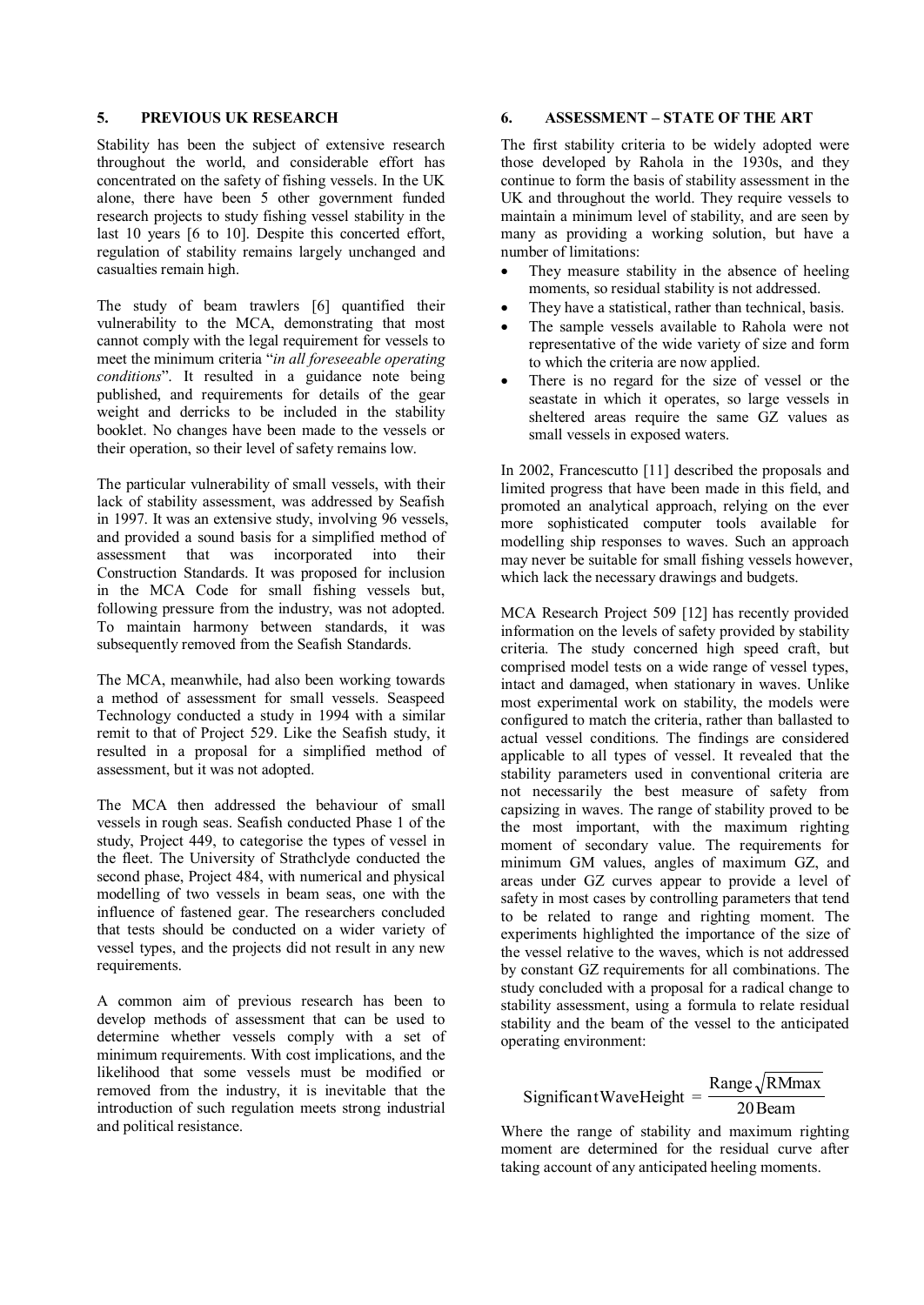This method also relies on conventional calculation of the stability and so would only be suitable for the larger fishing vessels, but it provides a valuable insight into the parameters of most importance for all vessels.

# **7. SIMPLIFIED INFORMATION FOR LARGE VESSELS**

Some countries have recognised the need for simplified information, and a number of methods are in use or proposed.

### 7.1 STABILITY NOTICE, NORWAY & ICELAND

A method of simplified presentation is required by the Norwegian Maritime Directorate for vessels of 10.7 to 15 metres, and recommended by the Icelandic Maritime Administration. It is an attempt to convey, on one A4 sheet, the level of stability relative to the minimum requirements, together with some operational advice addressing some of the factors described in section 4. See Figure 1.

| <b>STABILITY NOTICE</b>                                                                                                                                                                                                                                                                                                                                                                                                                                                                                                                                          |                                                                   |            |              |                      |  |
|------------------------------------------------------------------------------------------------------------------------------------------------------------------------------------------------------------------------------------------------------------------------------------------------------------------------------------------------------------------------------------------------------------------------------------------------------------------------------------------------------------------------------------------------------------------|-------------------------------------------------------------------|------------|--------------|----------------------|--|
|                                                                                                                                                                                                                                                                                                                                                                                                                                                                                                                                                                  | PLACEMENT OF GEAR                                                 |            |              | <b>STABILITY</b>     |  |
|                                                                                                                                                                                                                                                                                                                                                                                                                                                                                                                                                                  | AND CATCH                                                         | Acceptable | On the Limit | Danger of<br>Capsize |  |
| nп                                                                                                                                                                                                                                                                                                                                                                                                                                                                                                                                                               | Catch in cargo hold                                               |            |              |                      |  |
|                                                                                                                                                                                                                                                                                                                                                                                                                                                                                                                                                                  | Part load in hold<br>Gear on deck                                 |            |              |                      |  |
|                                                                                                                                                                                                                                                                                                                                                                                                                                                                                                                                                                  | Some catch on deck<br>Gear on deck<br>Empty cargo hold            |            |              |                      |  |
| nn                                                                                                                                                                                                                                                                                                                                                                                                                                                                                                                                                               | Considerable catch<br>on deck<br>Gear on deck<br>Empty cargo hold |            |              |                      |  |
|                                                                                                                                                                                                                                                                                                                                                                                                                                                                                                                                                                  | Simple efforts for maintaining stability:                         |            |              |                      |  |
| Close doors of hatches<br>Ensure scuppers are open to allow water to drain<br>Secure catch and gear against shifting<br>Move gear and catch from deck into cargo hold<br>Freeboard amidships should be at least 20cm<br>Avoid excessive aft trim<br>Minimum Freeboard at stern should be 20 cm<br>Avoid following seas<br>Large heeling moments when hauling gear are to be avoided.<br>Change of trim and heel when trying to free snagged gear can impair stability of vessel.<br>Do not go to areas with danger of icing.<br>Remove snow and ice from vessel. |                                                                   |            |              |                      |  |

*Figure 1: Example of a Norwegian Stability Notice* 

The levels of safety are colour coded. It is not known what margins are used to determine the transition between them but the fact that the loading is described in approximate terms, rather than by exact values, suggests that precise prediction is not the intention here.

# 7.2 SAFE LOADING MATRIX, USA

This method was conceived by John Womack, a naval architect in the USA [13]. The matrix combines details of the loading of the vessel in terms of the tank contents and quantity of catch, and assigns a colour code to indicate the level of safety for each combination. The method is under development and has not been adopted as a requirement by the authorities.

The presentation is similar in principle to that used in Norway, but provides much greater detail in terms of combinations of deadweight loadings, greater precision in comparing the relative levels of safety.

For vessels with a large number of tanks or other variable deadweights, the matrix may be rather complicated. Womack suggests two alternatives. A series of loading matrices may be developed, each for a different range of one variable, or a worst case may be used. He has also proposed a further development, incorporating guidance on the level of safety in a range of environmental conditions.

Womack advised that, when selecting boundaries for the colour scheme on the matrix, he takes account of a very wide range of factors. These include the obvious, such as the type of fishing and the potential for downflooding, as well as the less well defined such as local forecast availability and reliability, or the likely direction of approach of storms relative to the refuges. Some of these factors must be judged on a subjective basis, and implementation of the system by a number of consultants or surveyors would require the development of an objective set of criteria or guidelines.

In a development of this method, a commercial system is available, combining it with motion monitoring presented on a computer display on board the vessel.

The safe loading table is developed by the consultant and installed on the computer. Roll and pitch are measured continuously to monitor the amplitude of the motions and to derive mean values of heel and trim. All of these measurements are presented visually on the display. Warnings are given when the measured values approach or exceed pre-set limits.

#### 7.3 MOTION AND ENVIRONMENTAL MONITORING, ICELAND

In Iceland, efforts have been directed towards providing the fishermen with good environmental data, and continuous monitoring of stability. The researchers believe the greatest capsize risk to be from steep or breaking waves and that, with reliable wave forecasts, fishermen can avoid operation in areas of danger. Draught and roll period measurements enable them to monitor the effects of loading on stability, and a method has been developed to estimate the height of wave required to cause capsize.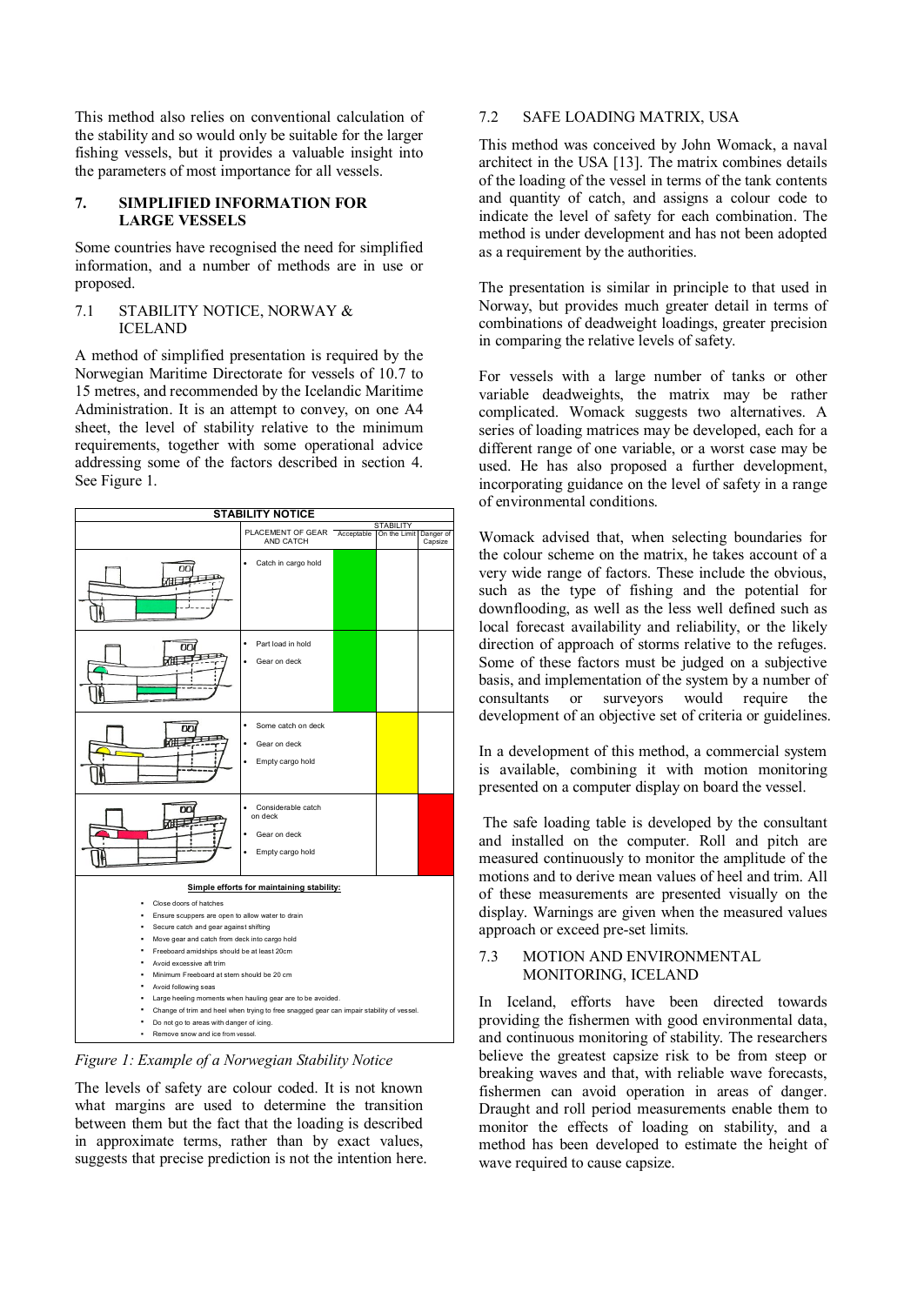

**F/V #2 130 Foot Stern Trawler - Safe Loading Table B-1 - Unrestricted Ocean Service**

# *Figure 2: Example of a Canadian Safe Loading Matrix*

Both of these systems provide additional information that fishermen can use in planning their voyage.

Measured environmental data derived from land based weather stations, and wave buoys located in the fishing grounds, are made available via Internet or mobile telephone. These are supplemented by weather and wave forecasts, and areas where severe waves might occur are highlighted on wave height contour plots. Each month the system receives up to 5000 calls by telephone and up to 8000 via the Internet. With a fleet of 1400 open boats and 1000 decked vessels, that represents at least one call per week, per boat, indicating that it is a well used and respected service.

Researchers concluded, following model tests on a number of fishing vessels, that the wave height to cause capsize was related to the area under the righting moment curve. Thus, if the displacement and GZ curve are known then the critical wave height can be estimated. The relationship between GM, displacement and critical wave height is determined by a consultant and presented on board. The roll period monitor enables the GM to be estimated and, while it does not provide a measure of GZ, it is closely related for a particular vessel. This is combined with the displacement, from calculation or a draught monitor, and the crew can look up the estimated critical wave height.

The stability monitoring has been under development since the 1990s, and was described in London in 2001 [14], but does not appear to have been adopted elsewhere.

## 7.4 WARP TENSION MONITORING, NETHERLANDS

It is understood that, although the fitting of warp tension monitoring is not compulsory in the Netherlands, it is recommended, and almost all beam trawlers over 24 metres are equipped with it. Owners have found that the capital cost is recovered by reduced wear on the fishing gear and that is understood to be a powerful incentive which has led to widespread use throughout the world, but not in the UK fleet.

Monitoring systems range from a simple load cell at the lifting block with a display in the wheelhouse, to a highly developed system integrated with the winch and engine controls. At a cost of about £10,000, the latter provides the benefits of automated pay out of the winch and reduction of engine revolutions or propeller pitch in the event of a sudden increase in warp tension, as would occur when coming fast. Because they give early warnings of increasing load, the trawls tend to be recovered before they contain excessive sand, stones or other debris, and so heavy lifts are not undertaken.

Whilst peak loads on rocky ground may be high, the signals are filtered and the mean towing loads are lower than the maximum safe lift for the vessel. Alarms that are pre-set to the maximum safe load for lifting are not therefore triggered during normal fishing operations.

The principal supplier stated that no vessels fitted with the equipment have capsized or gone missing, except one, which capsized during an excessive lift when one load cell was under repair.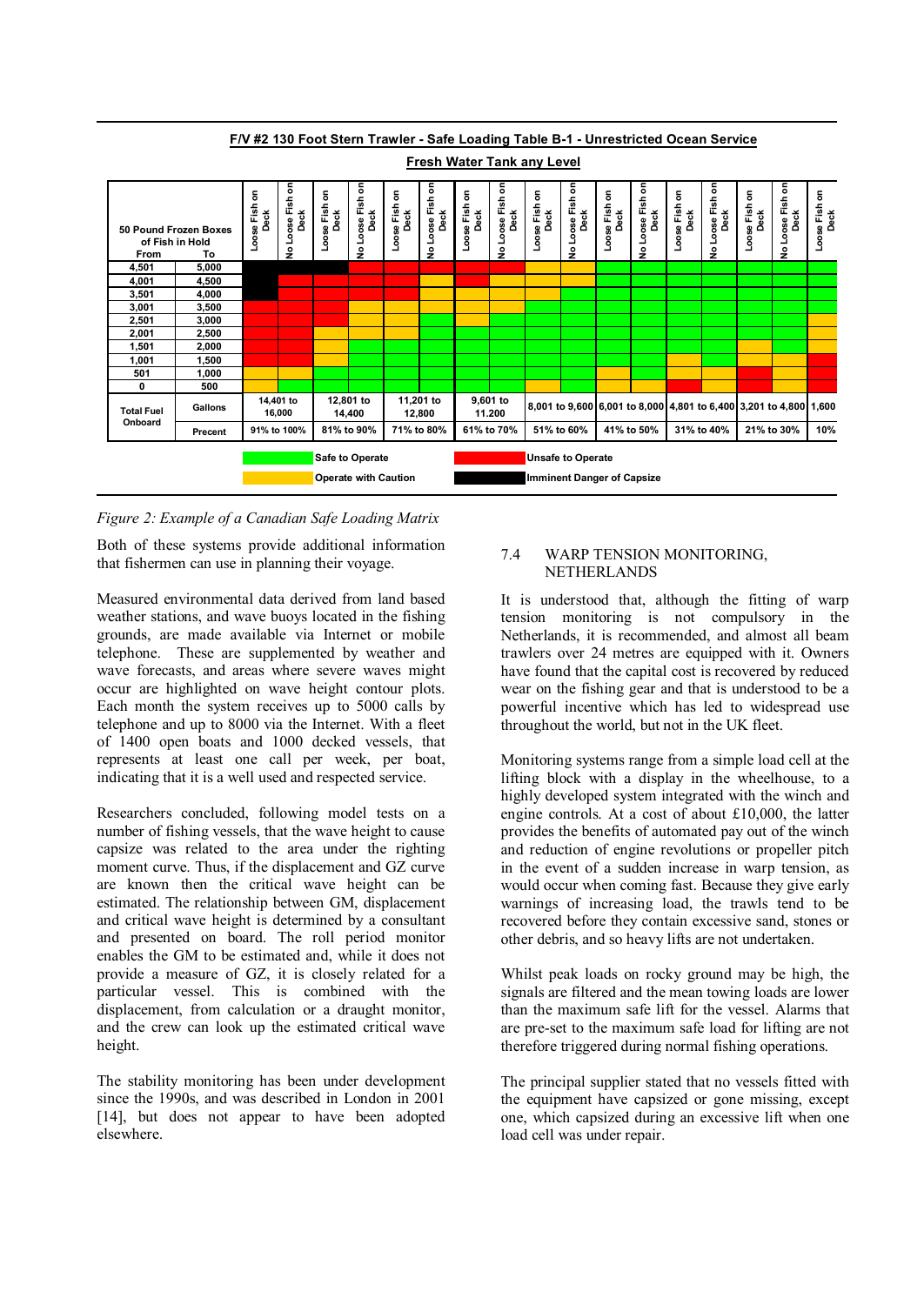### 7.5 DISCUSSION OF THE METHODS

Both of the visual presentations illustrated highlight the fact that the stability margin is variable and, if the documents are posted in the wheelhouse, this message is unlikely to be overlooked by the crew.

The stability notice is simple enough for untrained crew to understand and memorise, so that regular reference is not necessary. This would not be the case for the more complex loading matrix, and this is seen as a distinct disadvantage.

Roll period monitoring is not a reliable method of determining the stability, but can be effective in monitoring changes to the stability of a particular vessel. The Icelandic draught and roll period monitoring system therefore represents a similar approach to the stability notice and loading matrix, but it sets out to measure the loading rather than rely on the crew's assessment of it.

Draught monitoring is used commonly on cargo vessels, and on dredgers which also load while at sea. It should be effective in monitoring of fishing vessels vulnerable to overloading.

Roll period monitoring is perhaps unlikely to be as valuable. The roll motion is modified when fishing gear is deployed. Changes to the vessel's inertia may be significant, particularly for a beam trawler where the added inertia of water entrained around the gear is applied at the outboard ends of the derricks. The fishing gear also adds to the damping, and this has a secondary effect on the roll period. These factors will both tend to increase the roll period.

A roll period monitoring system might include pre-set warnings, based on the GM required to comply with the criteria, and the corresponding roll period. A potential problem with such systems is that the fishermen may become used to warnings of slow roll period, for example when the gear is deployed and there is no danger, and may be complacent when an equally slow roll period occurs as a result of poor loading.

As Table 1 shows, overloading represents only one of many potential hazards. Only the warp tension monitoring system enables assessment of the heeling hazards. Monitoring of the heel angle, as in the Canadian system, is not sufficient because, with both port and starboard warps overloaded the situation is hazardous but the heel may be negligible. Regardless of the level of detail and accuracy of the stability data, even the best-educated fisherman cannot evaluate his level of safety without information on the load being lifted. The potential for monitoring systems to address the hazards is illustrated by Table 3.

The outcome of Research Project 530 was the recommendation that stability notices be displayed on

all fishing vessels, complemented, where appropriate, by systems monitoring freeboard and initial stability, and/or loads applied by the gear handling equipment.

|                                 | Pelagic                | Demersal               | <b>Beam</b>            | Scallop            |
|---------------------------------|------------------------|------------------------|------------------------|--------------------|
|                                 | <b>Trawling</b>        | Trawling               | Trawling               | <b>Dredging</b>    |
| <b>Handling</b><br>the<br>gear  | <b>Not</b><br>required | <b>Not</b><br>required | Load<br>monitoring     | Load<br>monitoring |
| <b>Boarding</b><br>the<br>catch | Load<br>monitoring     | Load<br>monitoring     | <b>Not</b><br>required | Load<br>monitoring |
| Handling<br>abnormal<br>loads   | <b>Not</b><br>required | Load<br>monitoring     | Load<br>monitoring     | Load<br>monitoring |
| <b>Coming fast</b>              | <b>Not</b>             | Load                   | Load                   | Load               |
|                                 | required               | monitoring             | monitoring             | monitoring         |
| Freeing                         | <b>Not</b>             | Load                   | Load                   | Load               |
| fastened gear                   | required               | monitoring             | monitoring             | monitoring         |
| Overloading                     | Vessel                 | Vessel                 | <b>Not</b>             | <b>Not</b>         |
| the boat                        | monitoring             | monitoring             | required               | required           |

*Table 3 Use of monitoring systems to address operational hazards* 

#### **8. SMALL CRAFT REGULATIONS**

Project 529 included a review of the stability requirements for small fishing vessels in other countries, and for other small vessels in the UK.

# 8.1 FISHING VESSELS IN OTHER COUNTRIES

Typically, administrations either apply standard IMO criteria to all fishing vessels, or just to the larger vessels with no stability regulation of small craft. The only countries found to have specific requirements for vessels under 12 metres, that were not the IMO criteria, were those of France, New Zealand, Russia and the Nordic countries. It is understood that requirements are under development in Canada.

France imposes minimum freeboards for decked vessels. Undecked vessels have maximum weight limits and requirements for reserve buoyancy, with a simple formula for vessels without hydrostatic data. There is a minimum GM requirement, for which a roll test may be used, and restrictions on reduction of freeboard due to lifting. Only decked vessels are permitted to operate towed gear, and are subject to restrictions on propulsive power and the minimum GM when handling the gear.

New Zealand restricts the operation of towed gear to decked vessels that comply with standard IMO criteria, and have adequate range of stability. Non-decked and partially decked vessels are restricted to enclosed waters or inshore limits and must be fitted with reserve buoyancy. Freeboard requirements are applicable to all decked and non-decked vessels. Simplified requirements apply to vessels less than 6 metres in length, operating in enclosed waters or within 2 miles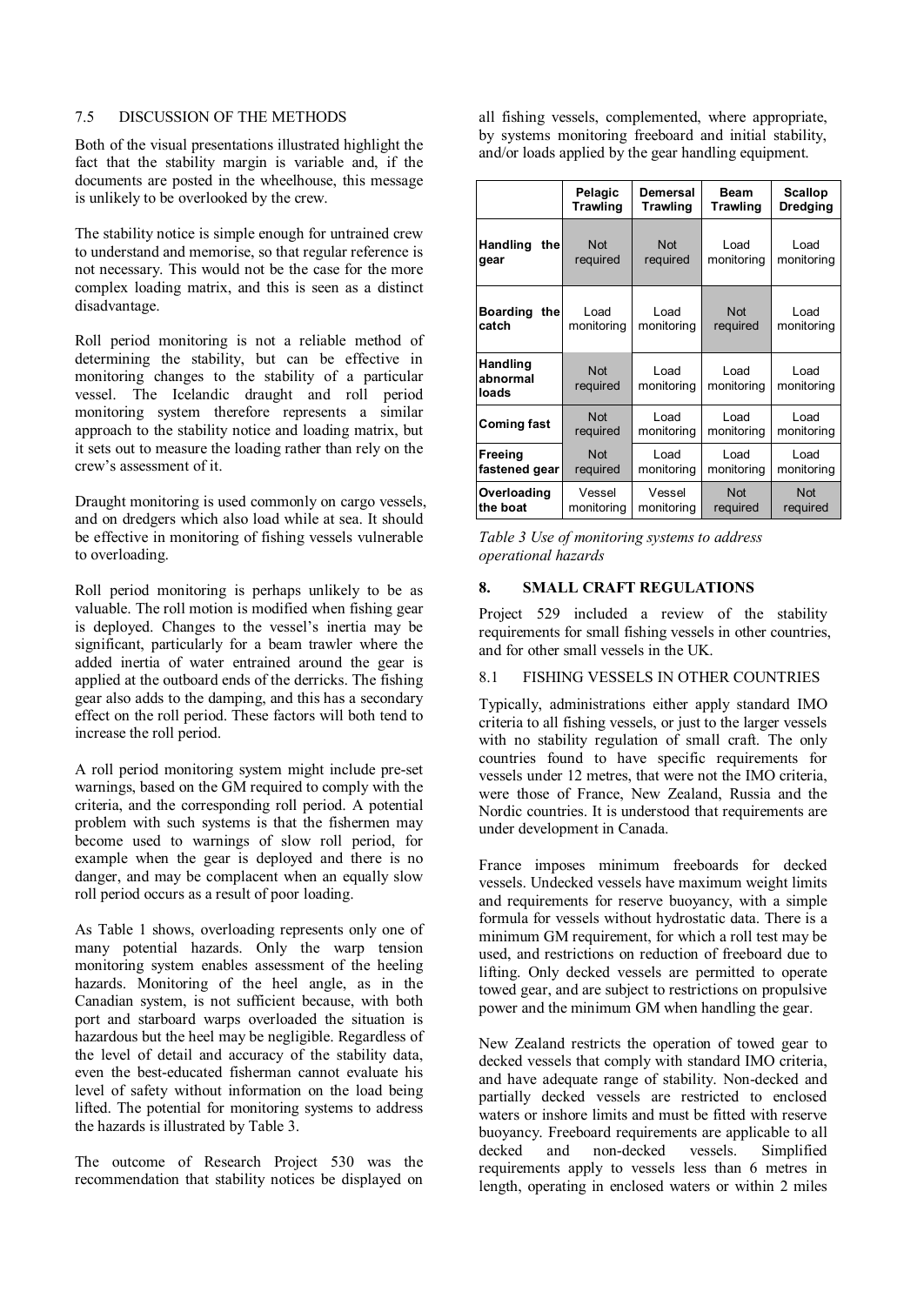of the shore. A simple heel test is conducted, with an angle limit, and minimum heeled freeboard for decked boats.

The Russian regulations apply to vessels of between 4.5 and 10 metres in length. There are freeboard and GM requirements, and minimum angle of downflooding and range of stability apply to decked vessels. For vessels equipped for towing or lifting, there are heel angle and freeboard limits when handling the gear and suffering a shift of the gear or catch. Undecked vessels have restrictions on: permissible wave height, residual freeboard, beam, roll period, bow height, distance from shore and speed. Stability is considered sufficient for rough water if the freeboard requirements are met when the vessel is heeled by a transverse shift of the design load.

The Nordic Boat Standard limits the maximum load, having regard to the freeboard, strength and stability. Minimum freeboards are assigned to both open and closed boats. For vessels equipped for lifting there is a heel angle limit. There is a GM requirement and, for decked vessels, GZ and range of stability requirements. There is an option for physical measurement of GZ. A heel test is required for open boats, with freeboard and heel angle limits. Norway and Iceland apply this standard to vessels of 6 to15 metres.

The Nordic Boat Standard, and the requirements of Denmark, New Zealand and Russia, all include a minimum range of positive stability for decked vessels. New Zealand and Russia require a range of not less than 60°, while Denmark and the Nordic Boat Standard require 70°. These requirements are for decked vessels, with all watertight closures secured.

The Nordic boat standard, France, New Zealand and Russia all require load lines.

### 8.2 OTHER SMALL VESSELS IN UK

Small commercial vessels, other than fishing vessels, must comply with the appropriate MCA code of practice. For workboats, this includes minimum freeboard and a load line, and standard IMO requirements for the GZ curve. A vessel equipped for lifting must comply with heel angle, freeboard, GZ curve and range of stability requirements with the maximum lifting moment applied.

Operation of non-commercial vessels is unregulated, but the European Directive applies when a new vessel is placed on the market. This includes a requirement for adequate buoyancy and stability that will normally be met by compliance with the International Standard ISO 12217. The requirements vary depending on the anticipated environmental conditions, they differ for boats above and below 6 metres in length, and compliance may be shown by calculations or physical tests. The standard sets out to ensure that the boat can

carry a maximum designated load, with adequate stability to handle offset loads, and adequate freeboard to any downflooding openings.

#### 8.3 SUMMARY

Whilst most countries do not regulate small vessels, those that have imposed regulations on their industry appear to fall into two groups: those applying standard IMO criteria and those that have developed specific small craft requirements. For the latter, there is a common theme, with minimum freeboard, range of stability, and ability to withstand heeling moments applied by the fishing operations generally considered to be important. It is interesting to note the similarity between these requirements and the findings of Research project 509 described in section 5.

### **9. SMALL CRAFT REGULATION OR INFORMATION?**

## 9.1 PROBLEMS WITH REGULATION

In many industries, accident rates have been reduced by a combination of regulation and a change to the safety culture. For the fishing industry, introduction of regulations alone is unlikely to have the desired effect for a number of reasons:

- The regulations may not address the hazards.
- Industry resistance may impede their introduction, and the resulting hostility degrades respect for the value of the requirements.
- The diversity of the fleet, environments and fishing methods may require complex regulation. This would be unrealistic with a large fleet and few surveyors.
- If standards are set high, existing vessels cannot comply and must be given exemption. If they are set low enough to include existing vessels, new vessels will be built to the required minimum standard. In either case, safety may not be improved.
- The industry may adjust to avoid the effects of regulation.

The latter has been the case in the past, as demonstrated convincingly by Figure 3, which shows the tendency for large powerful vessels to be built just below the 10 metre limit, above which, catch restrictions become far more onerous. Some of these 'rule beaters' have proportions outside the normal envelope and give particular cause for concern. Some operate offshore with heavy trawl gear, and probably are more vulnerable than larger vessels conducting similar operations. There is no justification for them being exempt from stability assessment. Project 529 recommended that the requirements for larger vessels be extended to encompass these rule beating vessels, perhaps using the product of length, beam and depth to set the lower limit.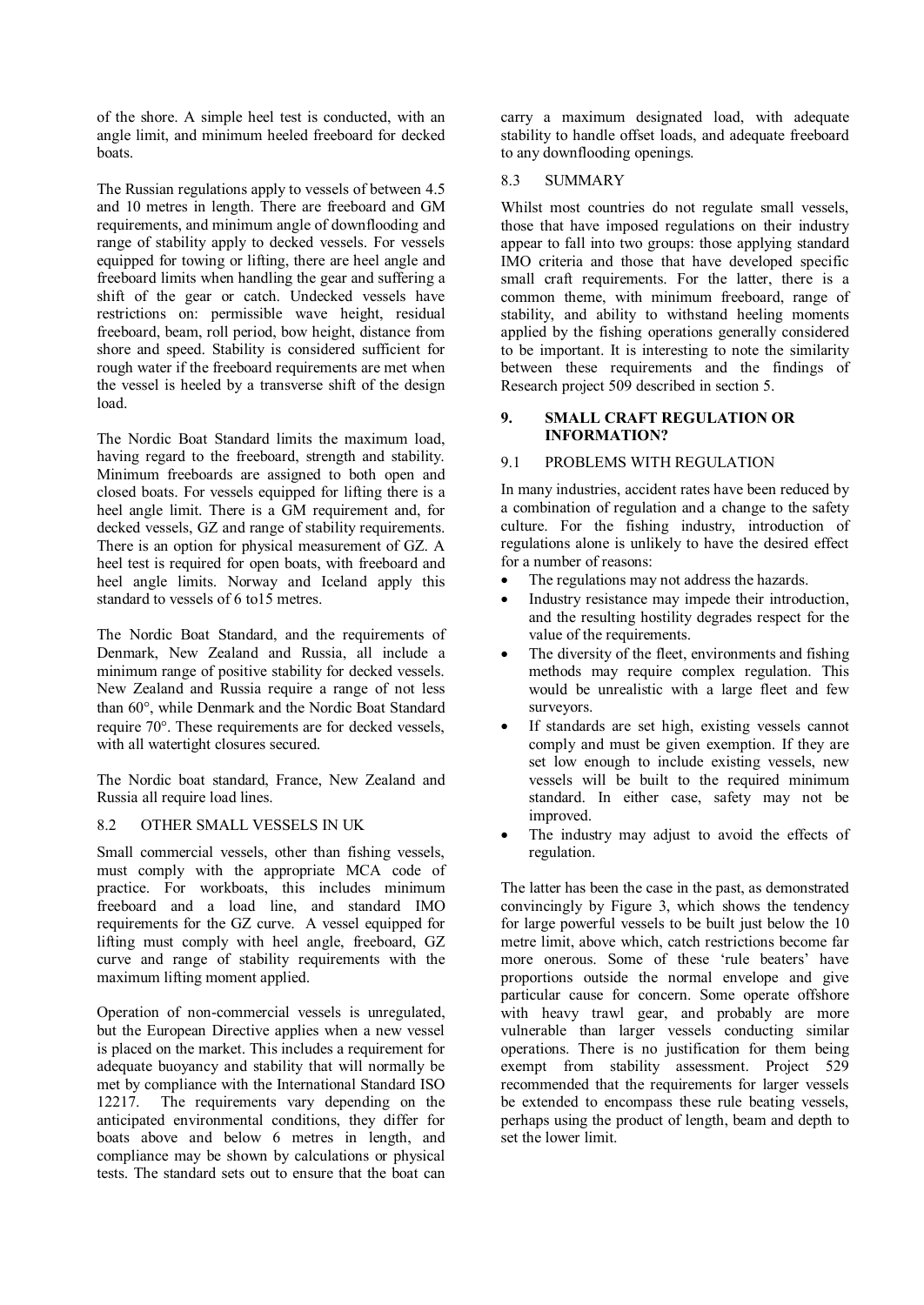

*Figure 3 Characteristics of the UK small vessel fleet* 

## 9.2 PROBLEMS WITH SAFETY CULTURE

When a vessel capsizes there are unlikely to be survivors, and so fishermen tend not to learn from the experience. Their only experience is of not capsizing, regardless of how they load and operate their vessel. Fishermen may blame the misfortune of others on an unseaworthy vessel, bad practice or freak conditions, and usually as a one-off incident that will not happen to them.

It is widely believed that a history of safe operation is evidence of safe practice. This is a fallacy, implying that all vessels are safe until the day they capsize, at which time they become unsafe.

Fishermen have an intuitive feel for the stability of their vessel. They know that overloading it, adding weights high up, or applying large heeling moments can be dangerous. They may claim to be the best qualified to understand the dangers of their operations. For some aspects that may be the case, and if they understand the danger but fail to take appropriate precautions there is little that can be done without a change to the safety culture.

#### 9.3 THE VALUE OF INFORMATION

Fishermen resent the imposition of restrictions on their operations, and want to remain responsible for their safety. Unfortunately, they have no information on their level of safety with regard to stability, and perhaps should not be blamed for pushing their vessel too far.

Some vessels are mush less safe than others, but if they are operated with caution in sheltered conditions they may maintain an adequate level of safety. They need not necessarily be prevented from operation but their limitations must be made clear to the fisherman.

If the information is also made clear to the crew, by posting it clearly on the vessel, they may be less inclined to accept a skipper's disregard for safety.

If the information is made clear to the family and wider community, by marking a minimum recommended freeboard for example, other pressures may be brought to bear on the fisherman. This might help to improve the safety culture within a community.

### **10. INFORMATION RECOMMENDED FOR SMALL VESSELS**

### 10.1 FREEBOARD AND LOADING

It is clear that the loading and freeboard of a vessel are fundamental to its safety. Increased freeboard gives greater maximum righting levers and range of stability, and reduces vulnerability to water on deck, downflooding and the effects of accidental flooding. It is not considered worthwhile to introduce a complicated derivation of a minimum value, because there is no such thing as a minimum 'safe' value. Greater freeboard will always provide greater safety. A typical minimum value adopted in other countries for decked vessels is 0.2 metre, and this might provide a basis for guidance on small UK vessels. A greater value would be appropriate for open boats. If a mark were clearly visible on the outside of the hull, the fishermen and their community would be able to monitor the loading of the vessel on departure and arrival. The dangers of loading the vessel beyond this mark would need to be made clear.

In some cases it may be more useful to advise a maximum load, perhaps in the case of a potter, where the number of pots carried may represent the greatest hazard and is clearly defined. A value could be determined simply from the principal dimensions of the vessel and its unladen freeboard.

#### 10.2 APPLIED MOMENTS

It is recommended that a maximum safe lift be advised for all vessels fitted with lifting devices. A distinction should be made between the lifting devices associated with different fishing methods. Where more than one lifting point is used, or where vessels are fitted with